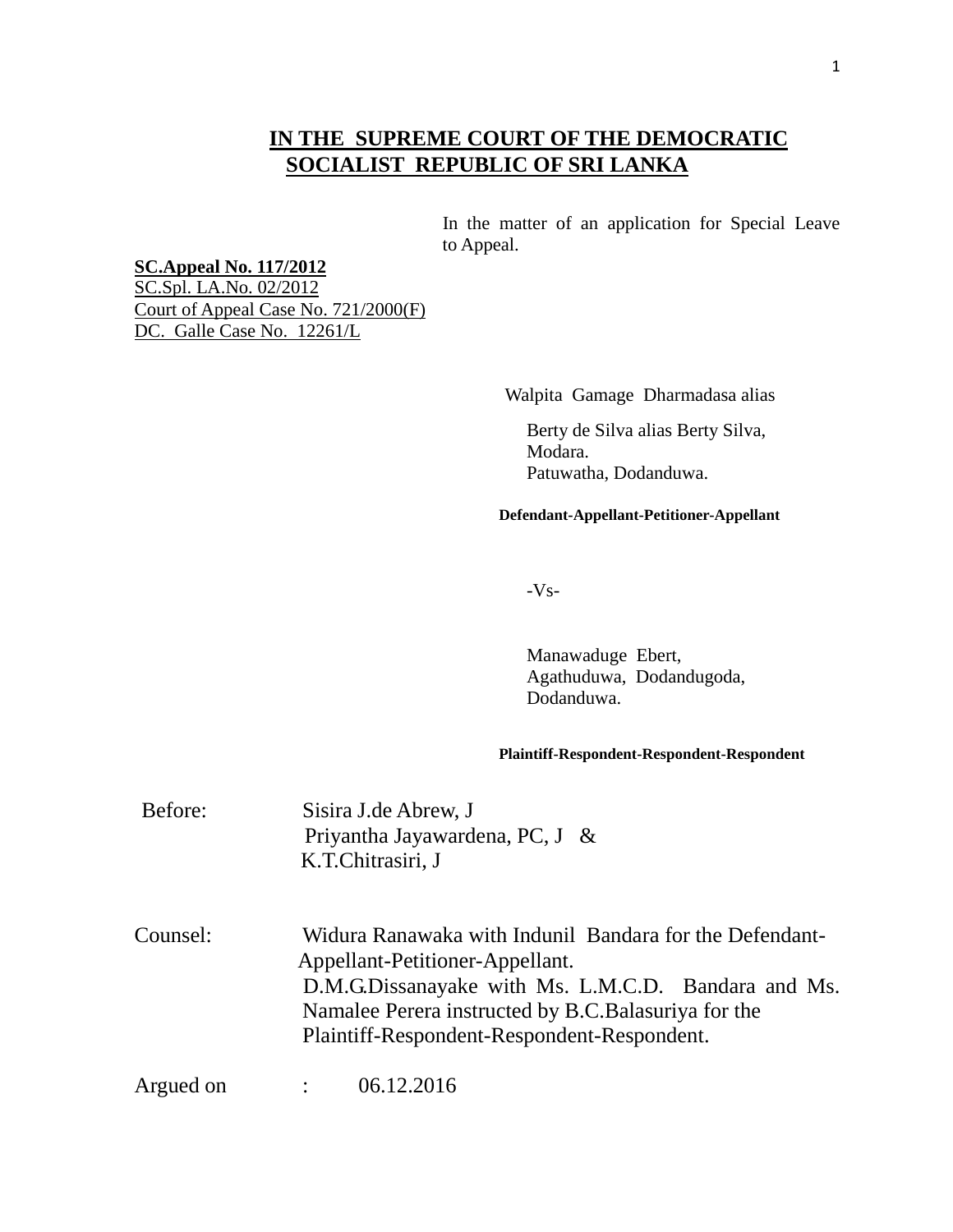Written submission

| Tendered on | : 9.10.2013by the Defendant-Appellant<br>10.1.2013 by the Plaintiff-Respondent |
|-------------|--------------------------------------------------------------------------------|
| Decided on  | $\therefore$ 1.3.2017                                                          |

Sisira J.De Abrew J.

This is an appeal against the judgment of the Court of Appeal wherein it affirmed the judgment of the learned District Judge who held in favour of the Plaintiff-Respondent-Respondent. This court by its order dated 6.7.2012, granted leave to appeal on questions of law stated in paragraphs 22(a), (b) and (c) of the Petition of Appeal dated 4.1.2012 which are set out below.

- a. Has the Court of Appeal erred in Law by failing to identify the District Judges failure to evaluate evidence to attendant circumstances of the transaction with a view to establish a constructive trust?
- b. Has the Court of Appeal erred in Law by affirming the judgment of District Court entered on the basis of that the non-notarial agreement V1 could be treated as a supplement to deed P1?
- c. Has the court of Appeal erred in Law by considering document V1 as a supplement to P1 in order to create a conditional transfer between the parties, since V1 was contrary to Section 2 of the Prevention of Frauds Ordinance?

Facts of this case may be briefly summarized as follows.

 The Defendant-Appellant-Petitioner-Appellant (hereinafter referred to as the Defendant-Appellant) by deed No.6261 dated 26.2.1990 attested by SP Gunawardene Notary Public transferred the property in suit to the Plaintiff-Respondent-Respondent-Respondent (hereinafter referred to as the Plaintiff-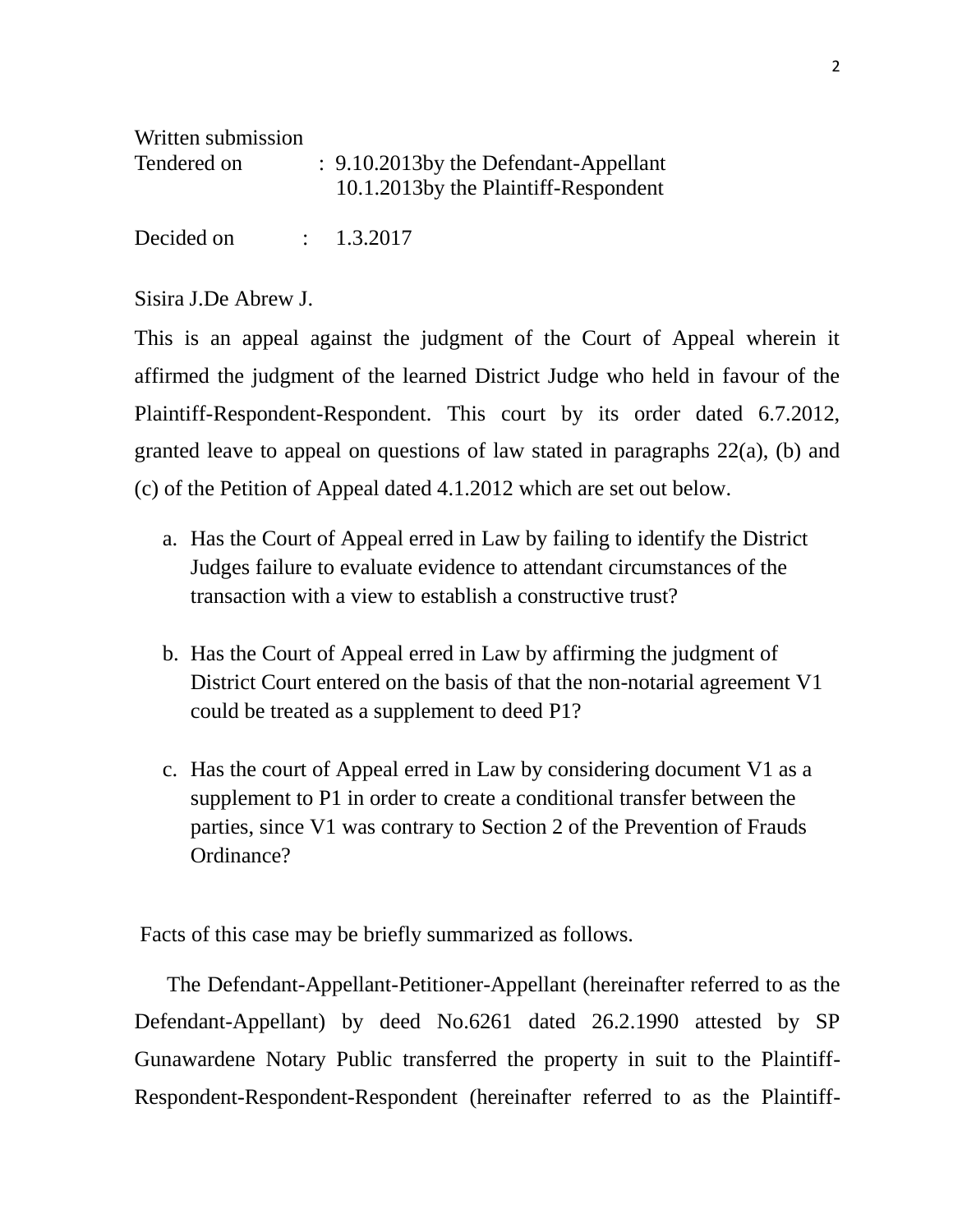Respondent) in a sum of Rs.110,000/- The deed No.6261 was marked as P1 at the trial. On the same day that the deed No.6261 was executed (26.2.1990), the Plaintiff-Respondent, by a letter dated 26.2.1990 marked P1, agreed to retransfer the property that he purchased by deed No.6261to the Defendant-Appellant if a sum of Rs.110,000/- is paid by Defendant-Appellant to the Plaintiff-Respondent within a period of one year from 26.2.1990. Thus it is clear that if the Defendant-Appellant wants to get the property back, he will have to pay Rs.110,000/- to the Plaintiff-Respondent within one year from 26.2.1990.

 Learned counsel for the Defendant-Appellant contended that the Defendant-Appellant had borrowed a sum of Rs.80,000/- from the Plaintiff-Respondent and the deed No.6261 was executed only to provide security for the said amount and the interest. The interest for Rs.80,000/- was calculated to be Rs.30,000/-. He therefore contended that the Defendant-Appellant, by deed No 6261, had not transferred the property to the Plaintiff-Respondent. I now advert to this contention. It is in evidence that the Defendant-Appellant, after the execution of deed No.6261, made an application to the Debt Conciliation Board to get relief regarding this transaction but the Debt Conciliation Board rejected the said application. In deed No. 6261 there is nothing to suggest that it was executed to provide security for a sum of Rs.80,000/- that the Defendant-Appellant had borrowed from the Plaintiff-Respondent. Even in the document marked V1 there is no such indication. There is also no clear evidence by the Defendant-Appellant on this matter. When I consider all the above matters, I am unable to agree with the above contention of learned counsel for the Defendant-Appellant. Learned counsel for the Defendant-Appellant next tried to contend that the learned District Judge should not have considered document marked V1 as it is contrary to Section 2 of the Prevention of Fraud Ordinance. It has to be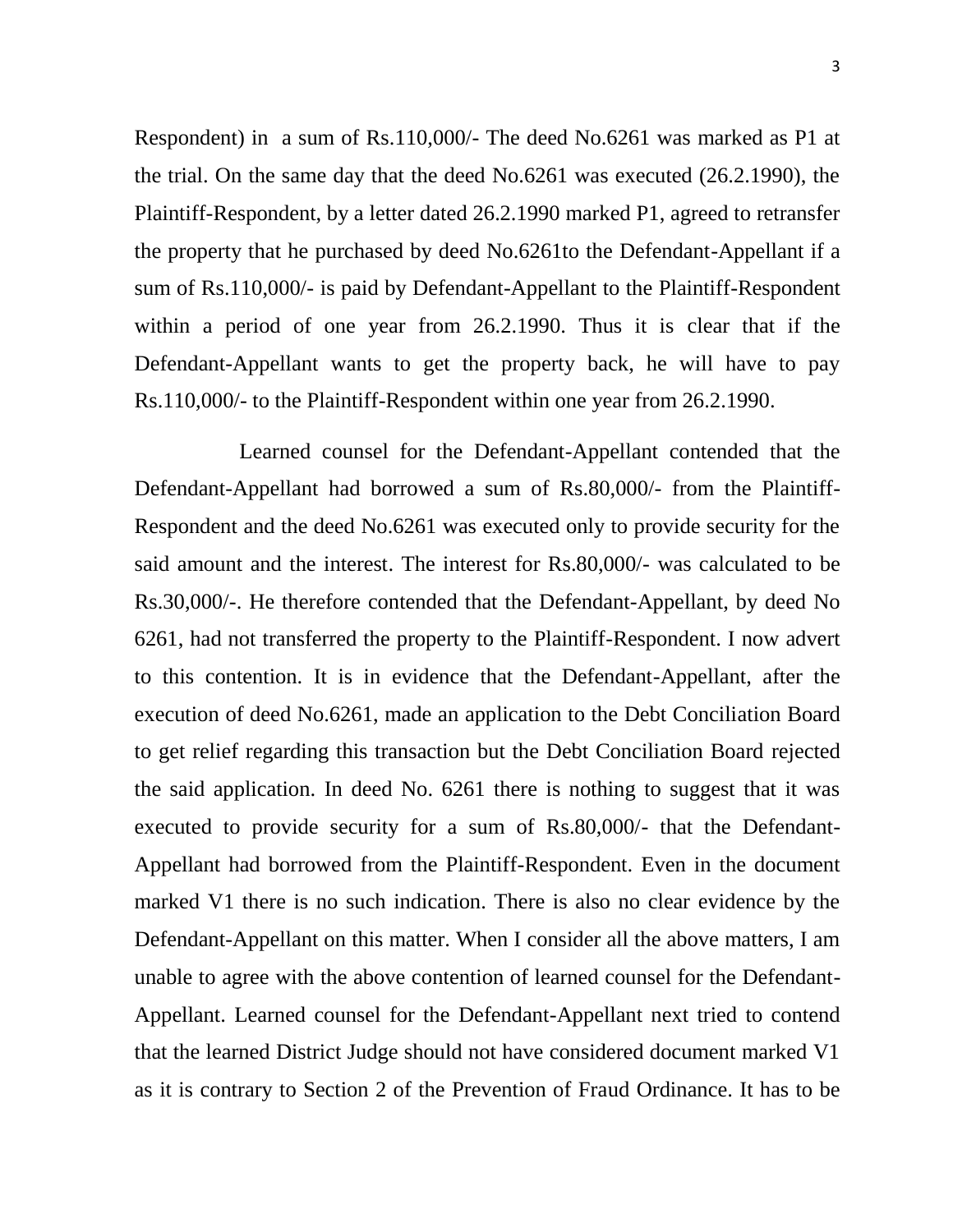noted here that the document marked V1 was produced by the Defendant-Appellant himself at the trial and that the Defendant-Appellant also, on the strength V1, relied on a constructive trust between him and the Plaintiff-Respondent. One of the important questions that must be considered here is that whether the court cannot consider the document marked V1 when the Defendant-Appellant relies on a constructive trust between him and the Plaintiff-Respondent. It is undisputed that the document marked V1 is not a document executed by a Notary Public and it relates to the property in suit. In considering the above contention of learned counsel for the Defendant-Appellant, I must consider the following question. In order to prove a constructive trust, is parole evidence permitted in view of the principles set out in Section 2 of the Prevention of Fraud Ordinance and Section 92 of the Evidence Ordinance? This question was discussed in the case of Dayawathi and Others Vs Gunasekara and Another [1991] 1 SLR 115. Before I discuss the said judicial decision, I would like to consider Section 83 of the Trust Ordinance which reads as follows.

*"Where the owner of property transfers or bequeaths it, and it cannot reasonably be inferred consistently with the attendant circumstances that he intended to dispose of the beneficial interest therein, the transferee or legatee must hold such property for the benefit of the owner or his legal representative."* 

The facts set out in the head note of Dayawathi and Others Vs Gunasekara and Another (supra) is as follows.

 *"The Plaintiff bought the property in suit in 1955. He started construction work in 1959 and completed in 1961. The Plaintiff, a building contractor, needed finances in 1966 and sought the assistance of the 2nd defendant*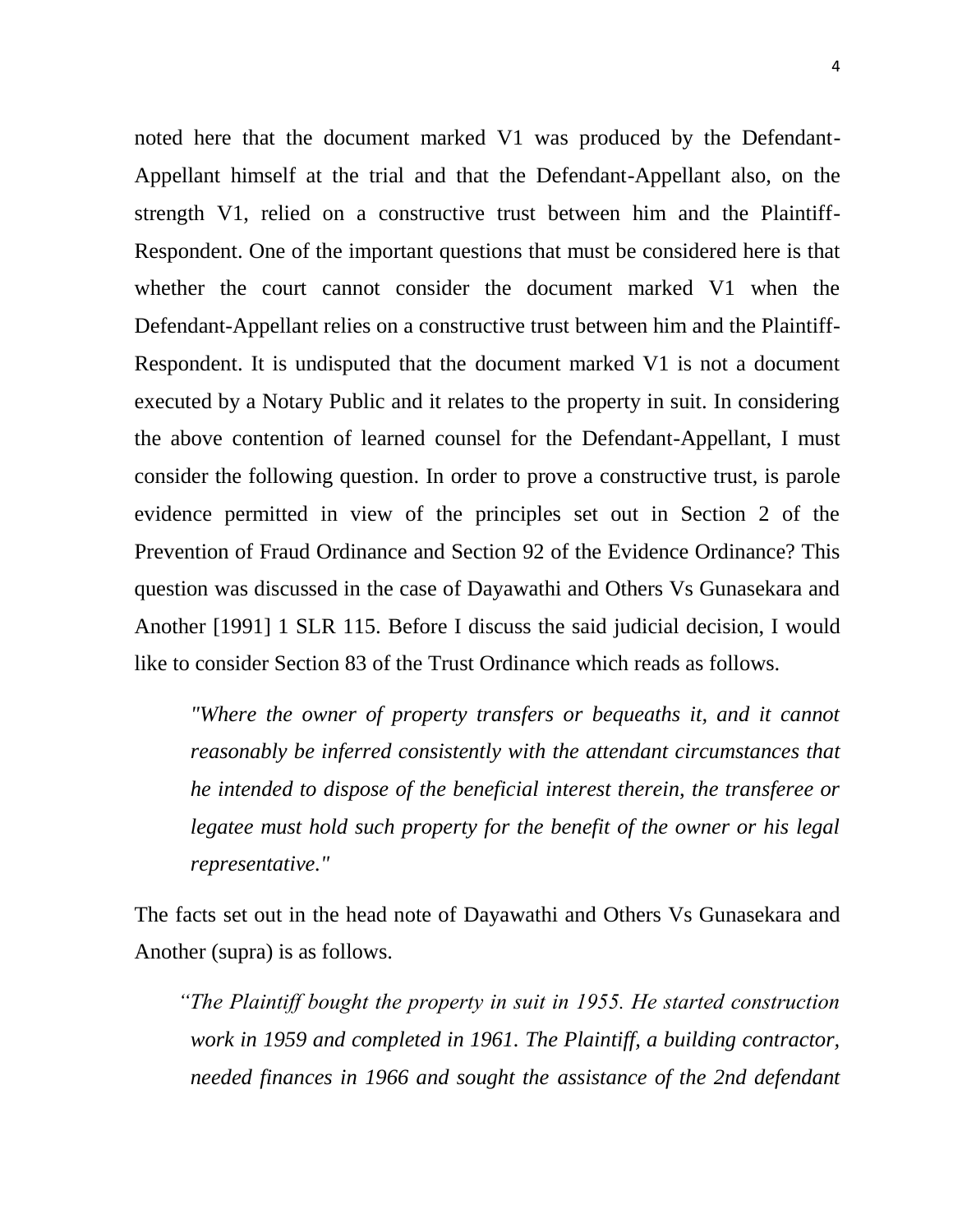with whom he had transactions earlier. This culminated in a Deed of *Transfer in favour of the 1st Defendant, who is the mother of the 2nd Defendant and the 2nd Defendant being a witness to the Deed. The property was to be re-transferred within 3 years if Rs. 17,000/- was paid. The Plaintiff defaulted, in his action to recover the property, the Plaintiff succeeded in the trial Court in establishing a constructive trust. The Court of Appeal reversed the judgment on the sole ground that the agreement was a pure and simple agreement to re-transfer."* 

His lordship Justice Dheeraratne in the above case held as follows:

 *"(i) The Prevention of Frauds Ordinance and Section 92 of the Evidence Ordinance do not bar parole evidence to prove a constructive trust and that the transferor did not intend to pass the beneficial interest in the property.*

*(ii) Extrinsic evidence to prove attendant circumstances can properly be received in evidence to prove a resulting trust."*

 In order to establish legal principles discussed in Section 83 of the Trust Ordinance, in my view, it is necessary to lead parole evidence between the parties. If this evidence is shut out, the purpose of Section 83 of the Trust Ordinance would be rendered nugatory. Applying the principles laid down in the above legal literature, I hold that Section 2 of the Prevention of Fraud Ordinance and Section 92 of the Evidence Ordinance do not operate as a bar to lead parole evidence to prove a constructive trust between the parties. Considering all the above matters, I hold that the learned District Judge was correct when he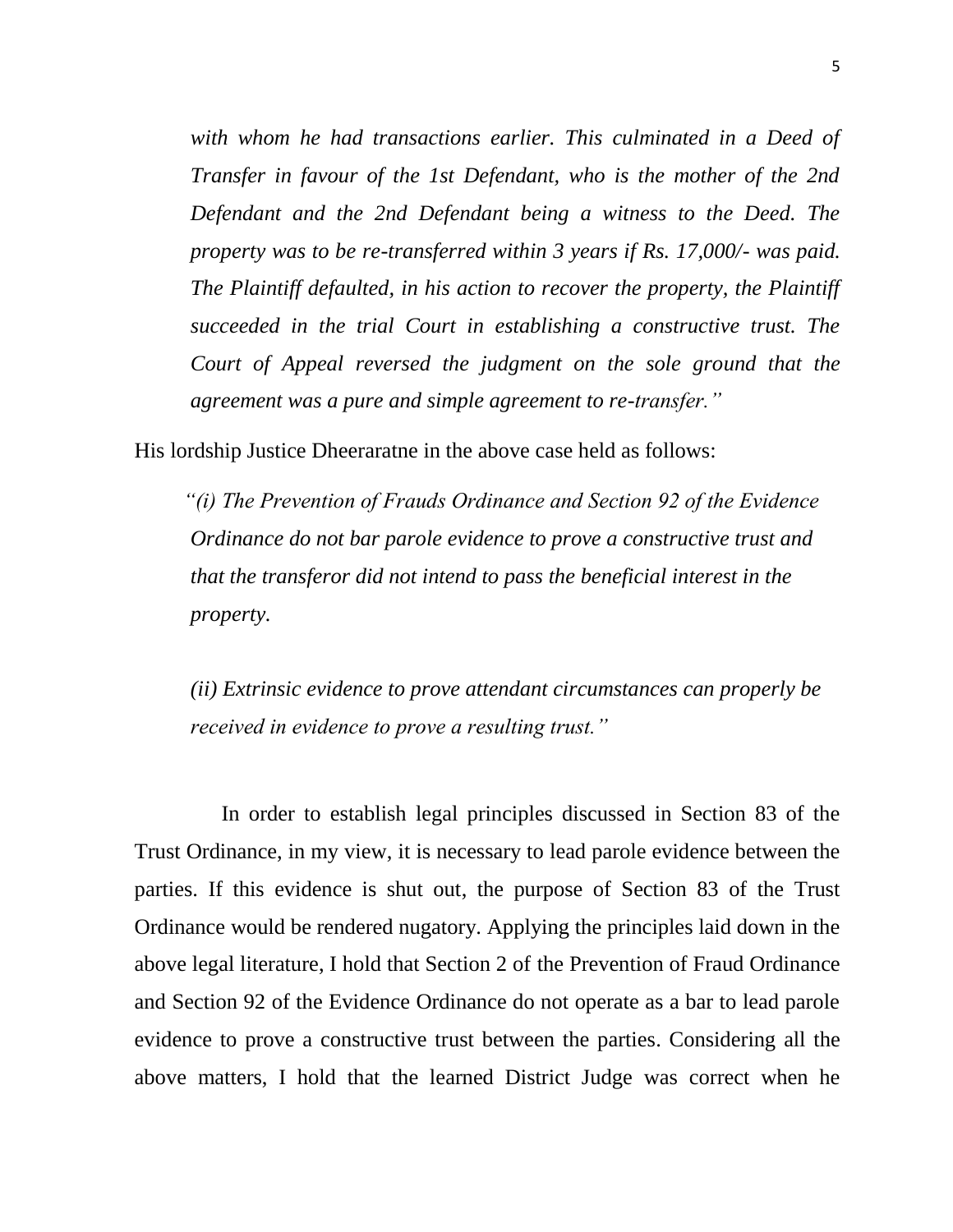considered the document marked V1 and that the court should consider the document marked V1. I therefore reject the above contention of learned counsel for the Defendant-Appellant.

 The next question that must be considered is whether the Plaintiff-Respondent held the property in suit on behalf of the Defendant-Appellant on a constructive trust. In considering this question the document marked V1 is relevant. I have earlier discussed the contents of the document marked V1. It is important to note that the Defendant-Appellant did not, after the execution of deed No.6261, hand over the possession of the property in suit to the Plaintiff-Respondent. I have earlier held that the learned District Judge was correct when he considered the document marked V1. When I consider the contents of the document marked V1 and the fact that the Defendant-Appellant did not, after the execution of deed No.6261, hand over the possession of the property in suit to the Plaintiff-Respondent, I hold that the Plaintiff-Respondent held the property in suit on behalf of the Defendant-Appellant on a constructive trust for a period of one year from 26.2.1990 to 26.2.1991. The Plaintiff-Respondent, by the document marked V1, has agreed to retransfer the property in suit to the Defendant-Appellant if a sum of Rs.110,000/- is paid to the Plaintiff-Respondent by the Defendant-Appellant within a period of one year from 26.2.1990. But the Defendant-Appellant has failed to pay the said sum of money within the said period. When I consider all the aforementioned matters, I hold that the aforementioned constructive trust has come to an end on 26.21991 and was not in operation when the case was filed on 28.5.1992.

 Learned counsel for the Defendant-Appellant relied on the judicial decision in the case of Premawathi Vs Gnanawathi [1994] 2SLR 171. In Premawathi's case (supra) the plaintiff, in her evidence, admitted the following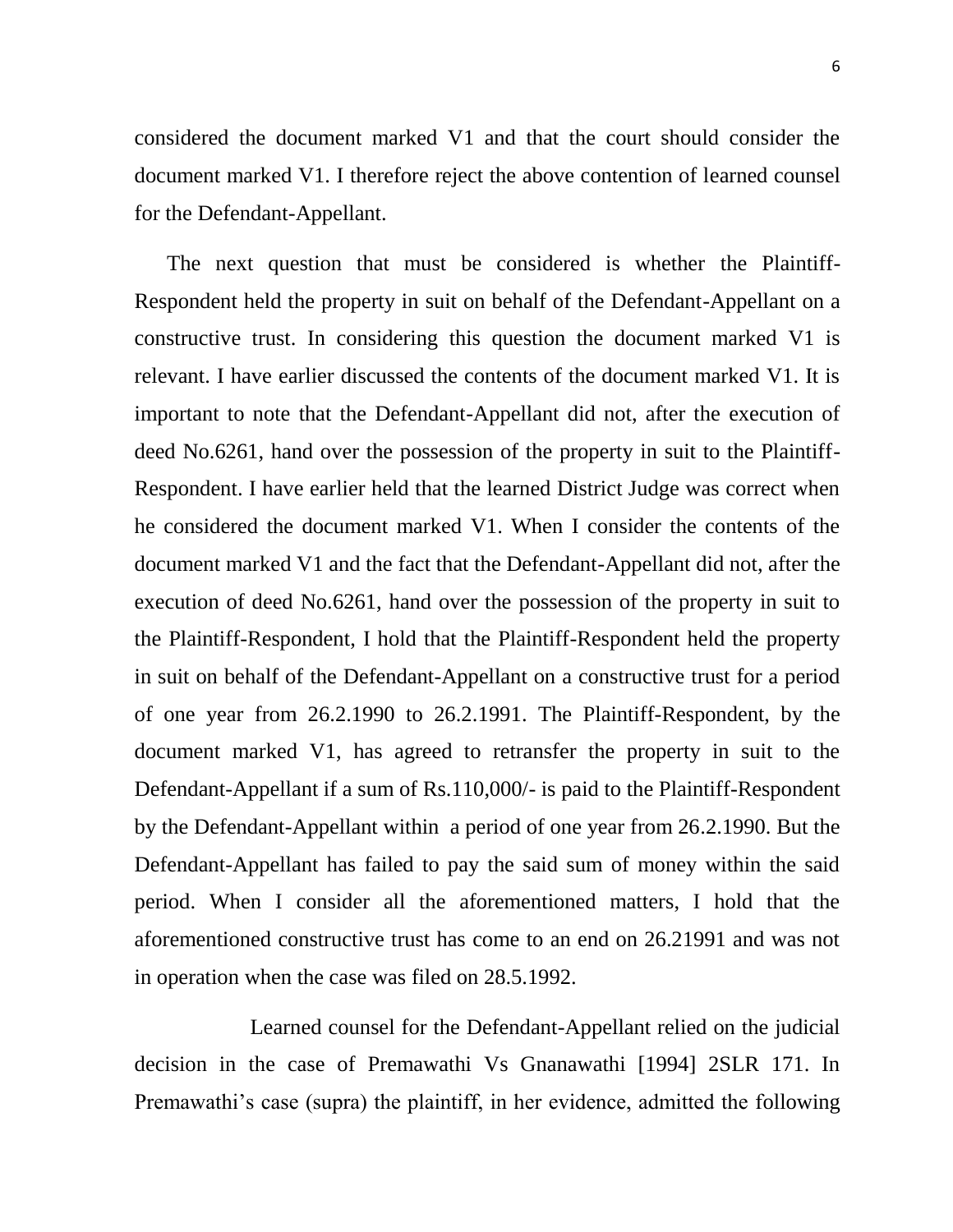facts. (i) that she was in hospital for about 2 months from August 1976; (ii) that while in hospital the defendant came to see her and discussed with her the question of the retransfer of the property; (iii) that the hospital authorities did not permit the notary to come to the hospital and the deed of retransfer could not be executed; (iv) that she was willing to retransfer the property within the stipulated period of 6 months; (v) in answer to court, that the value of the property was about Rs. 15000/- in 1976. His Lordship GPS de Silva CJ held as follows.

 *"An undertaking to reconvey the property sold was by way of a non-notarial document which is of no force or avail in law under section 2 of the Prevention of Frauds Ordinance. However the attendant circumstances must be looked into as the plaintiff had been willing to transfer the property on receipt of Rs. 6000/- within six months but could not do so despite the tender of Rs. 6000/- within the six months as she was in hospital, and the possession of the land had remained with the 1st defendant and the land itself was worth Rs. 15,000/-, the attendant circumstances point to a constructive trust within the meaning of section 83 of the Trusts Ordinance. The "attendant circumstances" show that the 1 st defendant did not intend to dispose of the beneficial interest."*

 The facts of the said case are different from the facts of the present case. I therefore hold that the decision in Premawathi's case (supra) has no application to the present case.

 For the aforementioned reasons, I answer the above questions of law in the negative and hold that the Plaintiff-Respondent is entitled to the relief calmed in